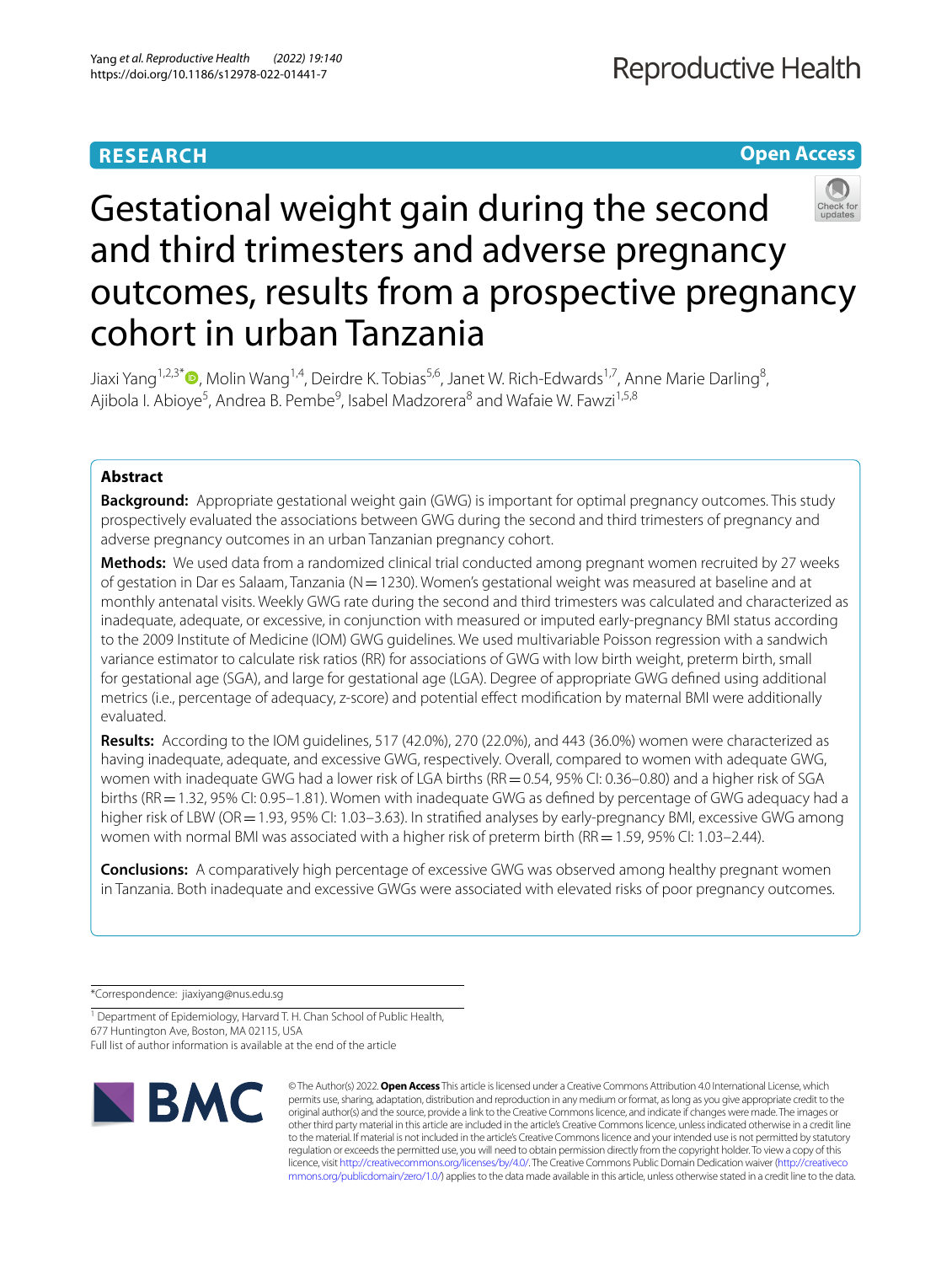Future studies among diverse SSA populations are warranted to confrm our fndings, and clinical recommendations on optimal GWG should be developed to promote healthy GWG in SSA settings.

*Trial registration:* This trial was registered as "Prenatal Iron Supplements: Safety and Efficacy in Tanzania" (NCT01119612; <http://clinicaltrials.gov/show/NCT01119612>).

**Keywords:** Gestational weight gain, Adverse birth outcomes, Tanzania, Institute of Medicine (U.S.)

## **Plain language summary**

Pregnancy is a critical lifetime event for both mother and the offspring, with implications in short-term and long-term health consequences. Gestational weight gain (GWG) is an important modifable factor for pregnancy outcomes related to infant body size and weight and prematurity. Countries in sub-Saharan Africa (SSA) have long had poor rates of insufficient GWG and pregnancy complications associated with insufficient GWG. Nevertheless, some SSA countries are experiencing economic transitions accompanied with changes in lifestyle and nutrition, which might impact pregnancy experiences, including GWG and pregnancy outcomes. This study aimed to characterize recent GWG patterns and the associations of both inadequate and excessive GWG with adverse pregnancy outcomes, using an urban pregnancy cohort in Tanzania. This study found that 42.0%. 22.0%, and 36.0% of women had insufficient, adequate, and excessive GWG, respectively. Insufficient GWG was associated with higher risks of small infant size and low infant body weight, and excessive GWG was associated with higher risk of preterm birth, particularly among women with body mass index 18.5–25.0 kg/m<sup>2</sup>. Results from the present study highlight that both insufficient and excessive GWG are of potential public health concerns in urban centers of SSA, concerning upward trends in obesity and possibly obesity-related pregnancy consequences. Local public health practitioners should continue to

advocate longitudinal GWG monitoring and care among African pregnant women, and optimal GWG with feasible and efective clinical guidelines should be developed to prevent both over- and under-gaining of maternal weight during pregnancy.

### **Background**

Pregnancy is a key health-related event for both the mother and the ofspring. Women who developed pregnancy complications have higher risk of future pregnancy complications [[1\]](#page-9-0) and poor long-term health outcomes, including obesity  $[2]$  $[2]$ , and metabolic  $[3]$  $[3]$  and cardiovascular diseases [\[4](#page-9-3), [5\]](#page-9-4). Addressing poor birth outcomes is a critical step in improving child survival at a global scale [[6\]](#page-9-5). Adverse birth outcomes, including prematurity and inappropriate intrauterine growth, have been associated with neonatal complications, higher neonatal and infant mortality [\[7](#page-9-6)], as well as life-long health and developmental problems in the offspring  $[8]$ . Therefore, identifying and intervening on factors associated with adverse pregnancy outcomes remains a critical means of addressing and preventing pregnancy-related complications, particularly for low- and middle-income countries where the rates of pregnancy complications remain high [[9,](#page-9-8) [10\]](#page-9-9).

Gestational weight gain (GWG) is one of the key modifable factors associated with birth outcomes [\[11](#page-9-10), [12\]](#page-9-11). Components of GWG include body composition of the mother, weight of the fetus, placenta, and amniotic fluid  $[13]$  $[13]$ . GWG reflects the health status of the mother and the growth of the fetus [\[13\]](#page-9-12). Most of the maternal weight gain takes place after the frst trimester of a pregnancy [[14](#page-9-13), [15\]](#page-9-14), with GWG in the second and third trimesters contributing to about 80–90% of the total GWG [[13\]](#page-9-12). Prospective studies conducted in Caucasian or Asian populations have supported the associations between GWG in the second and the third trimesters and pregnancy outcomes related to infant body weight and size and prematurity  $[13, 15, 16]$  $[13, 15, 16]$  $[13, 15, 16]$  $[13, 15, 16]$  $[13, 15, 16]$  $[13, 15, 16]$ .

Distinct GWG patterns have been observed across world regions, with overall higher proportions of suboptimal GWG especially in populations from lowincome countries such as in sub-Saharan Africa (SSA), a region that has long had high rates of poor birth outcomes [[7,](#page-9-6) [17–](#page-9-16)[19\]](#page-9-17). Nonetheless, patterns of GWG across diferent African contexts are changing and may have become more heterogenous than they were in the past. Some SSA countries, such as South Africa, Kenya, and Tanzania, have recently undergone transition from low-income to middle-income status, accompanied with changes in lifestyles, including better food security, dietary transitions, and reduced physical activity  $[20, 21]$  $[20, 21]$  $[20, 21]$  $[20, 21]$ . These changes may have led to changes in maternal diets prior to and during pregnancy, afecting GWG patterns and the overall pregnancy experience for women in these regions [[22](#page-9-20)]. For example, a recent study conducted in South Africa reported that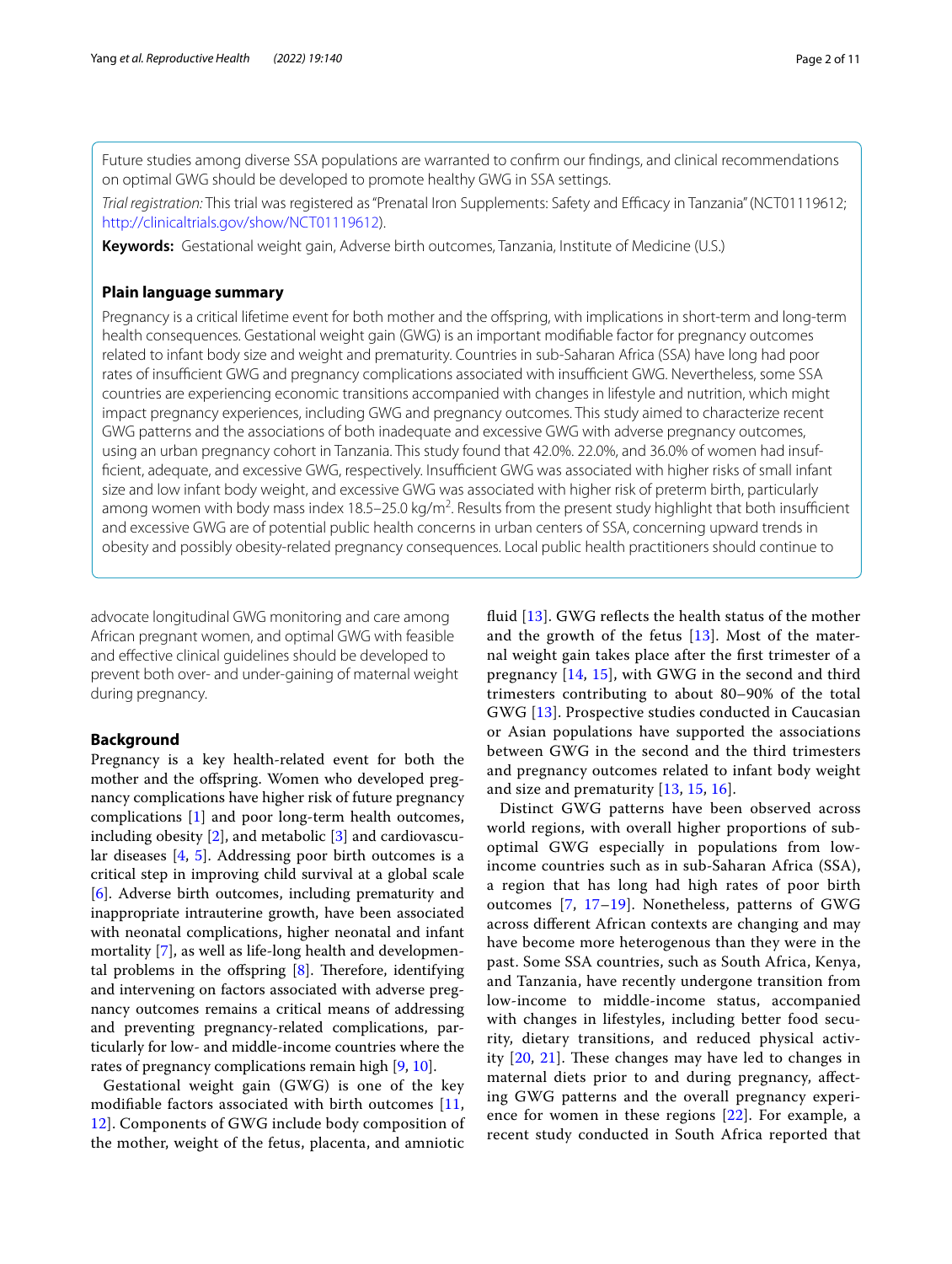the percentage of excessive GWG was as high as 55%, which was even higher than the rates in some developed countries [\[23](#page-9-21)].

While the associations between GWG and pregnancy outcomes have been well examined in other countries, evidence from SSA remains inadequate. Several studies in SSA examined these associations, but they were largely limited by retrospective or cross-sectional designs, insufficient measures of pregnancy weight, and inadequate adjustment for key confounders, including pre-pregnancy BMI [\[17](#page-9-16)]. Of particular importance, the noted nutrition transition underway in urban centers of SSA with rising rates of overweight and obesity is likely not reflected in earlier studies. Therefore, we sought to prospectively examine the associations between GWG in the second and third trimesters and adverse birth outcomes in a healthy pregnancy cohort in Tanzania.

#### **Methods**

### **Study population**

We used data from a randomized clinical trial conducted in urban Tanzania. Details of this study have been described elsewhere [\[24](#page-9-22), [25](#page-9-23)]. Briefy, from September 2010 to October 2012, a randomized trial on iron supplements was conducted in Dar es Salaam, Tanzania. Participants were screened and enrolled at antenatal care clinics. Women were eligible if they were iron-replete, non-anemic, HIV-uninfected, primigravidae or secundigravidae, and were recruited at or before 27 weeks of gestation. Baseline gestational age (weeks) was estimated based on the reported timing of the last menstrual period  $(LMP)$ . The study enrolled 1500 pregnant women who were subsequently randomized to receive a daily oral dose of either 60 mg of iron or placebo from the time of enrollment until delivery.

At baseline, women completed a sociodemographic and reproductive health questionnaire, as well as a full clinical examination. They were subsequently followed at monthly antenatal visits and at time of delivery. For our study, we excluded participants with unknown gestational age at delivery  $(n=22)$ , unknown delivery outcomes ( $n=15$ ), or twin babies ( $n=27$ ). Since GWG in the second and third trimesters was the main exposure of interest, we further excluded women with only one weight measure during that time window  $(n=206)$ , leaving us with a fnal study sample of 1230 participants.

#### **Assessment and characterization of GWG**

Study participants' weight at baseline and at monthly follow-up visits was measured by trained study nurses using a calibrated weight scale. Pre-pregnancy BMI has been suggested as an important covariate for the association between GWG and pregnancy outcomes [\[13](#page-9-12)]. However, information on pre-pregnancy weight was not collected in the original trial study. Further, given the distribution of the baseline gestational age at enrollment, only 196 out of 1230 participants were enrolled during the frst trimester, of which the majority were enrolled in the late frst trimester (interquartile range of gestational age at enrollment among participants enrolled in the frst trimester: 10–13 weeks). We therefore imputed BMI at the end of the frst trimester (14 weeks of gestation) for covariate adjustment and stratifcation. Based on the repeated weight measurements during pregnancy, we ft mixedefects models with polynomial terms of gestational age (weeks) and imputed individual-specifc weight at 14 weeks of gestation; statistical results suggested good imputation performance (mean absolute error: 1.95 kg, concordance rate of categorical BMI among women with available frst-trimester weight: 89.0%). Details on the statistical methods and the imputation results can be found elsewhere [[25\]](#page-9-23). Based on the imputed weight at the end of the frst trimester and the height measured at baseline, the corresponding BMI status at the end of the frst trimester was derived (underweight if BMI<18.5 kg/ m<sup>2</sup>, normal if 18.5 kg/m<sup>2</sup>  $\leq$  BMI < 25 kg/m<sup>2</sup>, overweight if 25 kg/m<sup>2</sup> ≤ BMI < 30 kg/m<sup>2</sup>, and obese if BMI ≥ 30 kg/  $m<sup>2</sup>$ ).

The main exposure of interest was GWG during the second and third trimesters. We defned degree of appropriate GWG based on the 2009 Institute of Medicine  $(10M)$  guidelines  $[13]$  $[13]$ . The IOM guidelines provided recommended ranges for total weight gain and the rate of weight gain during the second and third trimesters, based on pre-pregnancy BMI status. Weekly rate of GWG during the second and third trimesters (kg/week) was derived by calculating the diference between the frst measured weight in the second trimester and the last measured weight before delivery and dividing that by the number of weeks between the two measures. For each given participant, based on the calculated weekly rate of GWG, the BMI status at the end of the frst trimester, and the IOM recommended GWG range (0.44–0.58 kg/week for underweight, 0.35–0.50 kg/week for normal weight, 0.23–0.33  $kg/week$  for overweight, and 0.17–0.27  $kg/$ week for obese), GWG was characterized as inadequate (weekly rate of GWG below the recommended range), adequate (weekly rate of GWG within the recommended range), or excessive (weekly rate of GWG above the recommended range) [\[13\]](#page-9-12). We made assumptions that weight gain during the frst trimester was minimal and that women stayed in the same BMI category from the start of the pregnancy until the end of the frst trimester [[13\]](#page-9-12).

We additionally characterized GWG using other metrics, including percentage of GWG adequacy (i.e.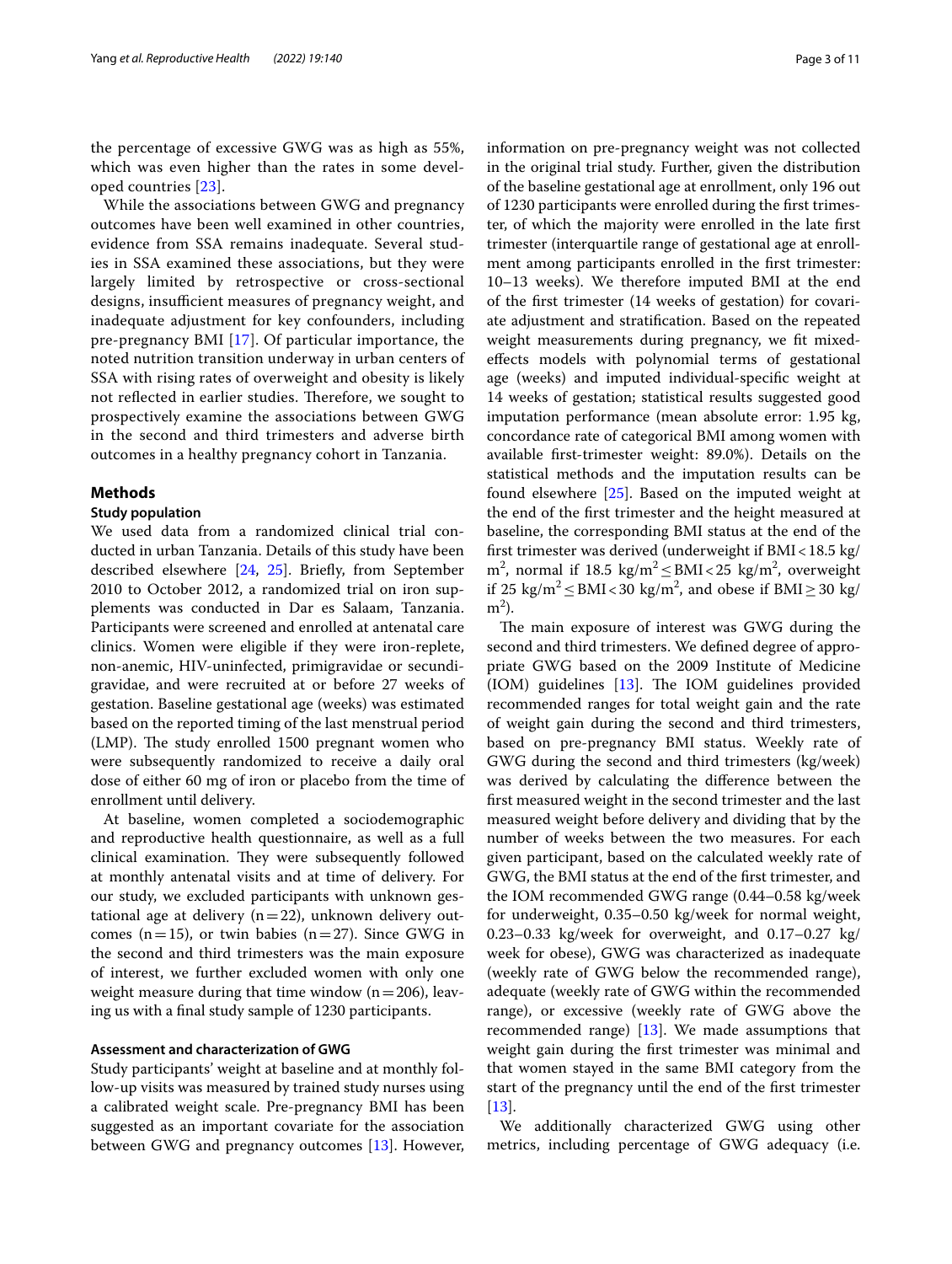percentage method) [[26\]](#page-10-0) and GWG z-score (i.e., z-score method) based on the INTERGROWTH-21st standard [[27\]](#page-10-1). Building upon the IOM guidelines which grouped the extent of GWG into three categories (i.e., inadequate, adequate, and excessive GWG), the percentage method provided a percentage value to further quantify the amount of GWG relative to the guidelines with accounting for the pregnancy duration. Details on this method has been described elsewhere [[26\]](#page-10-0). Briefly, percentage adequacy of GWG was calculated as the ratio of observed weight gain (kg) and expected weight gain (kg) during pregnancy. The original formula was given as follows: percent adequacy=observed weight gain during pregnancy / [expected first trimester weight gain + ((week at the last weight measure  $-13$ <sup>\*</sup> expected weekly GWG rate in the second and third trimesters)]. Given the research question of our study, we modifed the formula by restricting the time period to the second and third trimesters instead of the entire pregnancy. Consistent with Adu-Afarwuah et al., we derived BMI-specifc percentage cutofs based on the IOM cutofs and classifed the GWG into three groups based on the calculated percent adequacy: inadequate, adequate, and excessive, respectively [\[26\]](#page-10-0).

We further constructed a GWG z-score (in unit of standard deviation) for participants with a normal BMI  $(18.5 \text{ kg/m}^2 \leq \text{BMI} < 25 \text{ kg/m}^2)$  at the end of the first trimester, using a standard reference chart developed by the INTERGROWTH-21st consortium [[27](#page-10-1)]. Briefy, by applying the reference chart, a gestational age-specifc GWG z-score can be derived based on the total weight (kg) gained up to a given gestational age. Since GWG was likely to follow a non-linear trajectory over the course of pregnancy, a gestational age-specifc z-score could account for the natural correlation between a longer pregnancy duration and a higher rate of GWG [\[28\]](#page-10-2), which, if unaddressed, could bias the association between GWG and gestational age-related outcome (e.g., prematurity). For our analysis, total weight gain in the second and third trimesters and gestational age at the last weight measure were used to derive the z-score. Given the potential nonlinearity of the z-score with respect to risks of pregnancy outcomes and the distribution of the z-scores in our sample (only one participant had z-score>2 units), we classifed participants into one of the two following groups: inadequate GWG if z-score<-2 units (2.3th percentile), adequate GWG if z-score within  $\pm 2$  units (between 2.3th and 97.7th percentile).

#### **Outcome assessment**

At the time of delivery, on-site midwives recorded participants' pregnancy outcomes. Data on gestational age at delivery (weeks), delivery outcome if known (miscarriage

 $[n=1]$ , stillbirth  $[n=47]$ , and live birth  $[n=1182]$ ), infant sex, and infant birth weight (kg) were determined. We derived the following outcome variables for pregnancies resulting in live births: low birth weight (LBW, birthweight<2.5 kg), preterm birth (gestational age at delivery<37 weeks), small for gestational age and large for gestational age (SGA and LGA, gender-specifc birth weight below the  $10^{th}$  percentile and above the  $90^{th}$  percentile respectively for babies of the same gestational age according to the INTERGROWTH-21st reference) [\[29](#page-10-3)]. Although we did not have information on the type of preterm birth (i.e., spontaneous, medically induced), we considered most of the preterm cases as spontaneous, based on conversations with on-site research staff and medically induced preterm birth being relatively uncommon in Tanzania.

#### **Statistical analysis**

In the main analyses, GWG during the second and third trimesters according to the IOM recommendations was evaluated with respect to adverse birth outcomes. GWG with three levels defned by the IOM guidelines (i.e., inadequate, adequate, and excessive GWG) was modeled as a categorical variable, and the group with adequate GWG was set as the reference group. The following dichotomous outcomes were examined: LBW, preterm birth, SGA, and LGA. We used multivariable Poisson regression with a sandwich variance estimator to estimate risk ratio (RR) and 95% confdence interval (CI) [[30\]](#page-10-4). We adjusted for covariates hypothesized a priori as potential confounders in the analyses, including age, baseline gestational age, gestational age at delivery, measured or imputed BMI at 14 weeks of gestation, primigravida status, treatment status, marital status, education, occupation, and history of prior complications (history of cardiovascular disease, high blood pressure, diabetes, or weight loss in previous year, or ever had a LBW baby or non-live birth among non-primigravida).

Given the evidence of the heterogeneity by pre-pregnancy BMI status for the associations of interest [\[13](#page-9-12)], we further stratifed the analyses by BMI status at the end of the frst trimester. Due to the limited sample size, we did not examine these associations among underweight women  $(n=72)$  and examined the questions among women with normal BMI (18.5 kg/m<sup>2</sup> $\leq$ BMI $<$ 25 kg/m<sup>2</sup>; n=756) and overweight or obese women (BMI $\geq$ 25 kg/  $m^2$ ; n = 402 [295 and 107 for overweight and obese, respectively]), separately. Heterogeneity was evaluated by the statistical signifcance of the cross-product term between categorical GWG and BMI status in the analysis sample excluding underweight women.

In the sensitivity analyses, we additionally examined appropriate GWG and birth outcomes, using the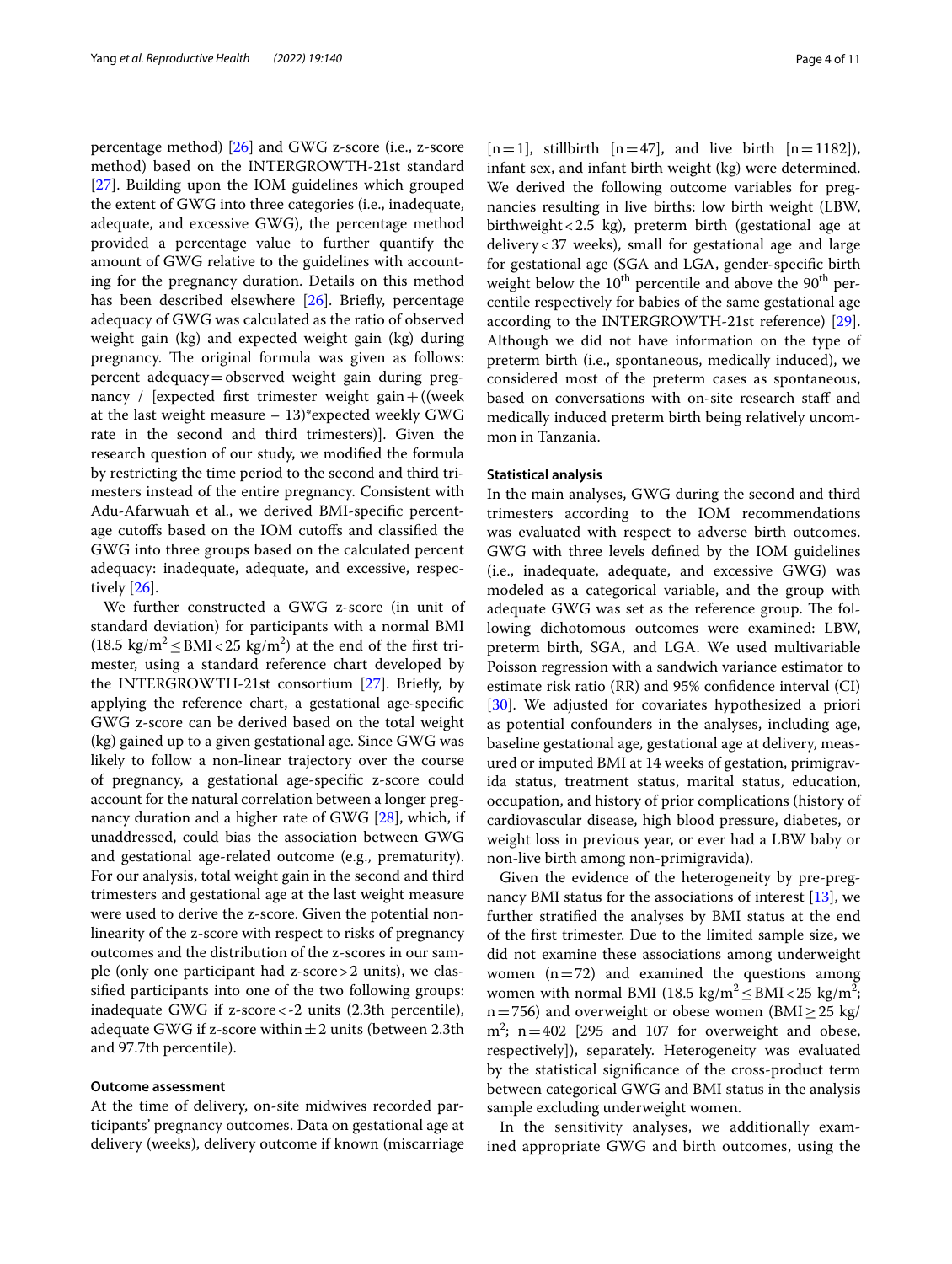percentage and the z-score methods. For the z-score method, since the INTERGROWTH-21<sup>st</sup> GWG reference chart is currently available only for women with normal pre-pregnancy BMI, we restricted the analyses to participants with normal BMI at the end of the frst trimester ( $n=755$ ). All analyses were conducted using SAS statistical software (version 9.4; SAS Institute Inc, Cary, NC, USA). All statistical tests were 2-sided, with *p*-value less than 0.05 considered as statistically signifcant.

# **Results**

Our analysis included 1,230 women, with a mean baseline gestational age of 17.9 weeks (Table [1](#page-4-0)). According to the IOM recommendations, 517 (42.0%), 270 (22.0%), and 443 (36.0%) women had inadequate, adequate, and excessive GWG, respectively. Compared to women with adequate GWG, women with inadequate GWG were more likely to be unemployed and report a prior history of complications. Women with excessive GWG were more likely to be primigravida and have a higher early-pregnancy BMI, better educational status, and skilled occupation (Table [1\)](#page-4-0).

GWG-related characteristics and pregnancy outcomes for the entire sample and by the IOM-defned GWGs were summarized in Table [2](#page-5-0). Classifcations of appropriate GWG by the IOM guidelines and the percentage method were overall consistent: 22.0% were classifed as adequate GWG using the IOM method, compared with 30.6% using the percentage method. Yet, compared to the GWG defned by the IOM recommendations, the percentage method was slightly more conservative, as it classifed more women having inadequate or adequate GWG and fewer women having excessive GWG. Among women with normal

<span id="page-4-0"></span>**Table 1** Study population baseline characteristics overall and by status of GWG according to the 2009 IOM guidelines

| <b>Baseline characteristics</b>               | <b>Entire dataset</b> | 2009 IOM GWG guidelines <sup>a</sup>       |                                        |                                         |  |
|-----------------------------------------------|-----------------------|--------------------------------------------|----------------------------------------|-----------------------------------------|--|
|                                               | $(n=1230)$            | <b>Inadequate GWG</b><br>$(n=517, 42.0\%)$ | <b>Adequate GWG</b><br>$(n=270, 22\%)$ | <b>Excessive GWG</b><br>$(n=443, 36\%)$ |  |
| Mean (SD)                                     |                       |                                            |                                        |                                         |  |
| Age at baseline (years)                       | 24.1(4.2)             | 23.9(4.4)                                  | 24.1 (3.8)                             | 24.2(4.2)                               |  |
| Weight at baseline                            | 59.9 (11.7)           | 59.1 (12.0)                                | 58.3 (10.5)                            |                                         |  |
| Height at baseline (cm)                       | 156.2(6.1)            | 156.0(6.3)                                 | 155.8 (5.8)                            | 156.7(5.9)                              |  |
| Gestational age at baseline (weeks)           | 17.9(4.3)             | 18.1(4.5)                                  | 17.5(4.2)                              | 18.0(4.1)                               |  |
| Total number of antenatal visits <sup>b</sup> | $5(2-9)$              | $5(2-8)$                                   | $5(2-8)$                               | $5(2-9)$                                |  |
| n(%)                                          |                       |                                            |                                        |                                         |  |
| Treatment (iron supplement)                   | 601 (48.9)            | 247 (47.8)                                 | 137 (50.7)                             | 221 (49.9)                              |  |
| Primigravida                                  | 706 (57.4)            | 285 (55.1)                                 | 150 (55.6)                             | 271 (61.2)                              |  |
| Marital status (married)                      | 979 (79.6)            | 420 (81.2)                                 | 219(81.1)                              | 345 (77.9)                              |  |
| BMI at baseline (kg/m <sup>2</sup> )          | 24.5(4.6)             | 24.3(4.7)                                  | 24.1(4.2)                              | 25.1(4.5)                               |  |
| BMI at 14 weeks of gestation ( $kg/m2$ )      | 24.0 $(4.3)^d$        | 23.5(4.4)                                  | 23.5(4.0)                              | 24.9(4.4)                               |  |
| <b>Education status</b>                       |                       |                                            |                                        |                                         |  |
| $0-4$ years                                   | 61(5.0)               | 25(4.8)                                    | 14(5.2)                                | 22(5.0)                                 |  |
| 5-7 years                                     | 645 (52.4)            | 286 (55.3)                                 | 147 (54.4)                             | 212 (47.9)                              |  |
| 8-11 years                                    | 343 (27.9)            | 136 (26.3)                                 | 75 (27.8)                              | 132 (29.8)                              |  |
| $\geq$ 12 years                               | 181 (14.7)            | 70 (13.5)                                  | 34 (12.6)                              | 77 (17.4)                               |  |
| Occupation status                             |                       |                                            |                                        |                                         |  |
| Unemployed                                    | 619(50.3)             | 274 (53.0)                                 | 134 (49.6)                             | 211(47.6)                               |  |
| Unskilled or informal                         | 381 (31.0)            | 154 (29.8)                                 | 89 (33.0)                              | 138 (31.2)                              |  |
| Skilled                                       | 230 (18.7)            | 89 (17.2)                                  | 47 (17.4)                              | 94 (21.2)                               |  |
| History of prior complications <sup>c</sup>   | $1 - 91(15.5)$        | 49 (18.2)                                  | 78 (15.1)                              | 64 (14.5)                               |  |

Institute of Medicine (IOM), gestational weight gain (GWG), standard deviation (SD), body mass index (BMI)

<sup>a</sup> The IOM provided recommended ranges of weekly GWG rate during the 2nd and 3rd trimesters (kg/week) by pre-pregnancy BMI status: 0.44––0.58 kg/week for underweight, 0.35–0.50 kg/week for normal weight, 0.23–0.33 kg/week for overweight, and 0.17–0.27 kg/week for obese. BMI categories were defned according to the WHO standard BMI guidelines

<sup>b</sup> Median (interquartile range) were presented

c History of prior complications was defned as reporting any of the following: cardiovascular disease, high blood pressure, diabetes, weight loss in previous year, ever having a low-birth-weight baby or non-live birth (fetal death, abortion, miscarriage, ectopic pregnancy) among non-primigravida

<sup>d</sup> Imputed gestational weight at 14 weeks of gestation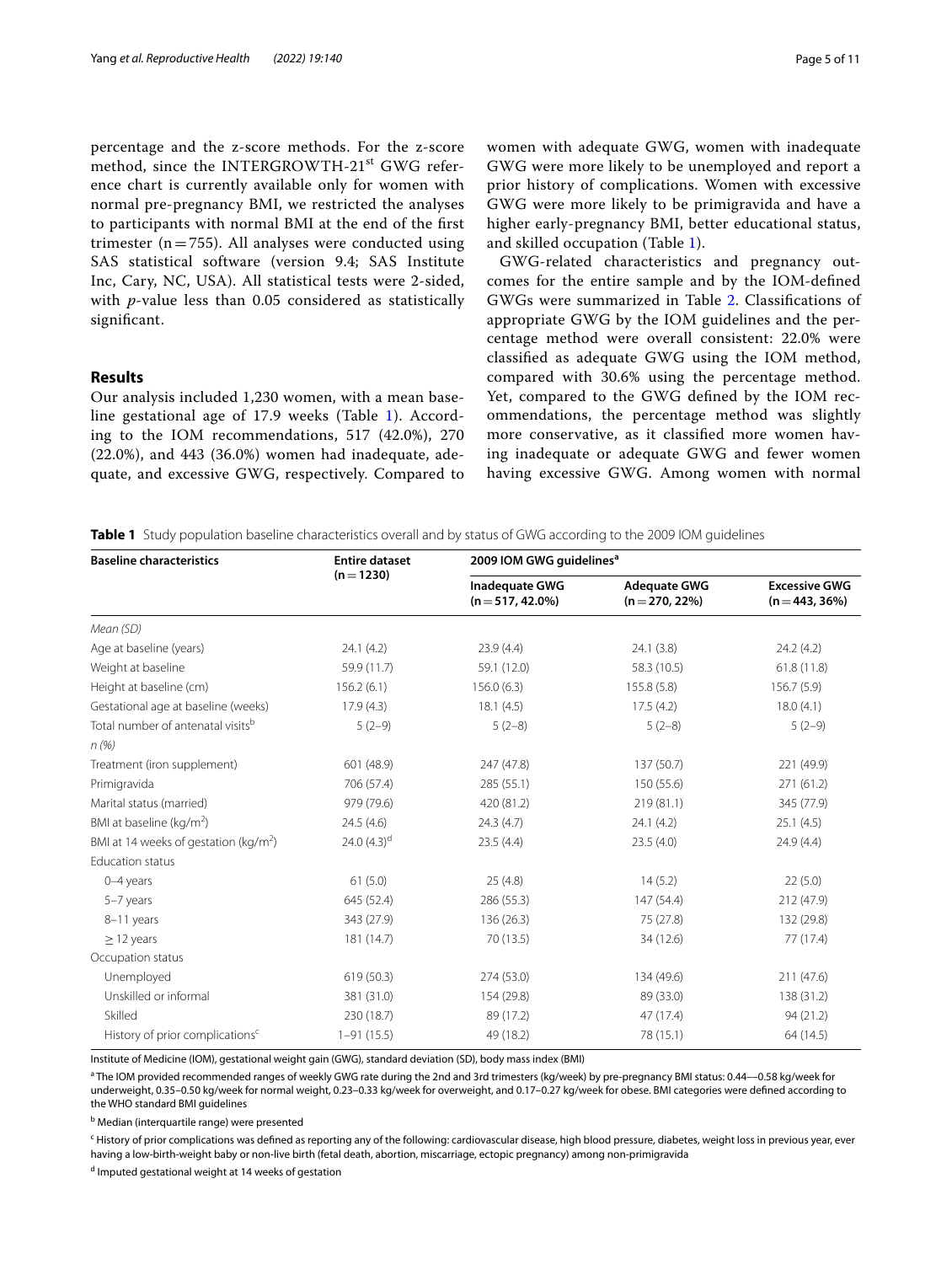<span id="page-5-0"></span>

| Table 2 Summary characteristics of GWG and pregnancy outcomes in the study population overall and by GWG status |  |  |  |
|-----------------------------------------------------------------------------------------------------------------|--|--|--|
|-----------------------------------------------------------------------------------------------------------------|--|--|--|

| Outcomes                                                         | <b>Entire dataset</b> | 2009 IOM GWG guidelines <sup>a</sup> |                                          |                                           |  |
|------------------------------------------------------------------|-----------------------|--------------------------------------|------------------------------------------|-------------------------------------------|--|
|                                                                  | $(n=1230)$            | Inadequate GWG<br>$(n=517, 42.0\%)$  | <b>Adequate GWG</b><br>$(n=270, 22.0\%)$ | <b>Excessive GWG</b><br>$(n=443, 36.0\%)$ |  |
| GWG-related outcomes                                             |                       |                                      |                                          |                                           |  |
| Weight gain (kg), mean (SD)                                      | 6.3(4.9)              | 2.8(3.4)                             | 6.9(2.8)                                 | 10.1(4.4)                                 |  |
| Rate of weight gain in 2nd-3rd trimester (kg/week),<br>mean (SD) | 0.38(0.32)            | 0.14(0.21)                           | 0.39(0.09)                               | 0.65(0.28)                                |  |
| GWG adequacy, n (%) <sup>b</sup>                                 |                       |                                      |                                          |                                           |  |
| Inadequate GWG                                                   | 553 (45.0)            | 456 (88.2)                           | 82 (30.4)                                | 15(3.4)                                   |  |
| Adequate GWG                                                     | 377 (30.6)            | 48 (9.3)                             | 174 (64.4)                               | 155(35.0)                                 |  |
| <b>Excessive GWG</b>                                             | 300 (24.4)            | 13(2.5)                              | 14(5.2)                                  | 273(61.6)                                 |  |
| Adverse pregnancy outcomes                                       |                       |                                      |                                          |                                           |  |
| Gestational age at delivery (weeks), mean (SD)                   | 39.5(3.3)             | 39.7(3.6)                            | 39.6(2.7)                                | 39.0(3.3)                                 |  |
| Infant birth weight (kg), mean (SD)                              | 3.1(0.5)              | 3.1(0.5)                             | 3.2(0.5)                                 | 3.2(0.6)                                  |  |
| Low birth weight $(< 2.5$ kg), n $%$                             | 92(7.5)               | 40(7.7)                              | 15(5.6)                                  | 37(8.4)                                   |  |
| Preterm birth (< 37 weeks), n (%)                                | 195 (15.9)            | 76 (14.7)                            | 41 (15.2)                                | 78 (17.6)                                 |  |
| SGA, $n$ (%) <sup>c</sup>                                        | 199 (16.2)            | 101 (19.5)                           | 40 (14.8)                                | 58 (13.1)                                 |  |
| LGA, $n$ $(\%)^c$                                                | 134 (10.9)            | 36(7.0)                              | 38 (14.0)                                | 60(13.5)                                  |  |
| Stillbirth, n (%) <sup>d</sup>                                   | 47(3.8)               | 12(2.3)                              | 9(3.3)                                   | 26(5.9)                                   |  |

Institute of Medicine (IOM), gestational weight gain (GWG), standard deviation (SD), small for gestational age (SGA), large for gestational age (LGA)

<sup>a</sup> The IOM provided recommended ranges of weekly GWG rate during the 2nd and 3rd trimesters (kg/week) by pre-pregnancy BMI status: 0.44–0.58 kg/week for underweight, 0.35–0.50 kg/week for normal weight, 0.23–0.33 kg/week for overweight, and 0.17–0.27 kg/week for obese. BMI categories were defned according to the WHO standard BMI guidelines

<sup>b</sup> GWG adequacy was calculated based on the method described in Adu-Afarwuah, Seth, et al. "Maternal supplementation with small-quantity lipid-based nutrient supplements compared with multiple micronutrients, but not with iron and folic acid, reduces the prevalence of low gestational weight gain in semi-urban Ghana: a randomized controlled trial." The Journal of nutrition 147.4 (2017): 697–705

<sup>c</sup> For babies of the same gestational age (gender-specific), birthweight below the 10th percentile and above the 90th percentile was defined as SGA and LGA, respectively, based on the INTERGROWTH-21st reference chart

<sup>d</sup> Stillbirth was defined as fetal death at or after 20 weeks of gestation

BMI at the end of the first trimester  $(n=756)$ , mean GWG z-score was -1.9 (SD = 1.5); 428 (56.7%) and 327 (43.3%) had z-score within  $\pm 2$  and below -2 units of the z-score, respectively, with only one subject having a z-score above 2 units. With respect to the pregnancy outcomes, a total of 92 cases of LBW (7.5%), 195 cases of preterm birth (15.9%), 199 cases of SGA (16.2%), 134 cases of LGA (10.9%), and 47 cases of stillbirth (3.8%), were observed (Table [2\)](#page-5-0).

In the main analyses, compared to the reference group with adequate GWG, women who had inadequate GWG experienced a lower risk of LGA  $(RR=0.54, 95\%$  CI: 0.36–0.80) and a higher risk of SGA ( $RR$ =1.32, 95% CI: 0.95–1.81). For the group of excessive GWG, compared to the reference group, no signifcant diference in risks was observed across the outcomes that we examined, including LBW, preterm birth, SGA, or LGA (Table [3](#page-6-0)).

In the stratifed analyses by BMI at the end of the frst trimester, excessive GWG was associated with a higher risk of preterm birth (RR=1.59, 95% CI: 1.03–2.44) among women with normal BMI. Among women who were overweight or obese, no elevated risk was observed with either inadequate GWG or excessive GWG compared with the reference group. In fact, a lower risk of LGA was observed in both groups of inadequate GWG (RR=0.34, 95% CI: 0.17–0.70) and excessive GWG  $(RR=0.45, 95\% \text{ CI: } 0.25-0.80$ ). Significant statistical differences were observed between the groups with normal BMI and overweight or obesity for LGA (*p*-heterogene $ity = 0.01$  (Table [3](#page-6-0)).

Additional analyses using the two other GWG metrics were largely consistent with the main fndings. Results from the percentage GWG method suggested that, inadequate GWG was associated with higher risks of LBW  $(OR = 1.93, 95\% \text{ CI: } 1.03 - 3.63)$  and SGA (RR = 1.53, 95%) CI: 1.14–2.07) and a lower risk of LGA ( $RR = 0.53$ ,  $95\%$ ) CI: 0.38–0.77). Similar to the main analyses, overall, no signifcant associations were observed between exces-sive GWG and the outcomes examined (Additional file [1](#page-8-0): Table S1). Among women with normal BMI at the end of the frst trimester, compared to the results using the IOM classifcations, results using the z-score method showed similar directions of the associations, overall (Additional file [1](#page-8-0): Table S2).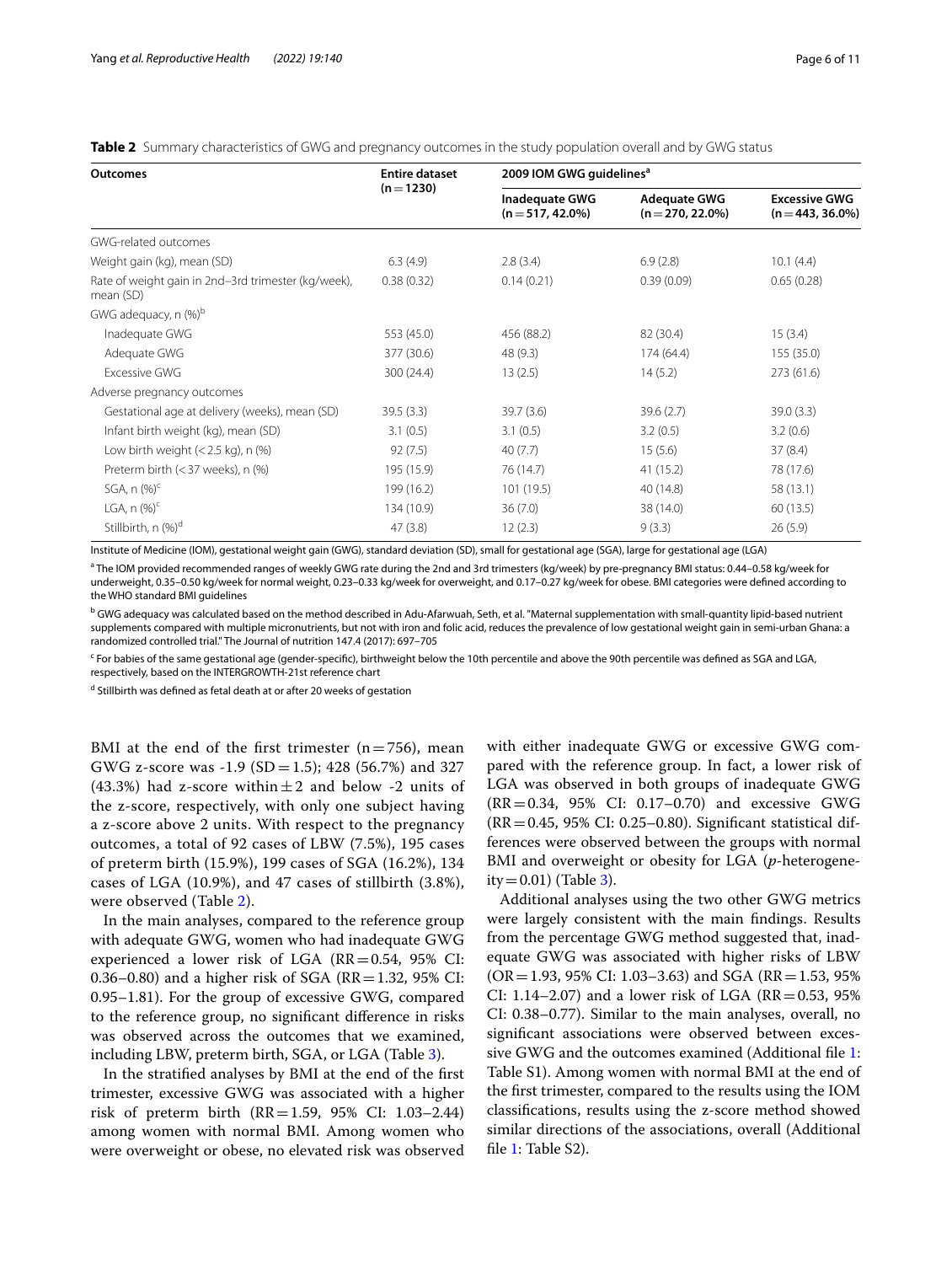<span id="page-6-0"></span>

|  |  | <b>Table 3</b> Associations between GWG by the IOM and adverse pregnancy outcomes overall and stratified by BMI status |
|--|--|------------------------------------------------------------------------------------------------------------------------|
|  |  |                                                                                                                        |

| <b>End of 1st trimester BMI</b>              | 2009 IOM guidelines <sup>b</sup>            | Pregnancy outcomes, risk ratio (95% CI) <sup>a</sup> |                            |                  |                   |
|----------------------------------------------|---------------------------------------------|------------------------------------------------------|----------------------------|------------------|-------------------|
|                                              |                                             | $L$ B $Wc$                                           | Preterm birth <sup>d</sup> | SGA              | <b>LGA</b>        |
|                                              | Cases (n, percent) <sup>e</sup>             | 92, 7.5%                                             | 195, 15.9%                 | 199, 16.2%       | 134, 10.9%        |
| Total ( $N = 1230$ )                         | Inadequate GWG ( $n = 517, 42.0\%$ )        | 1.30(0.67, 2.54)                                     | 0.99(0.70, 1.40)           | 1.32(0.95, 1.81) | 0.54(0.36, 0.80)  |
|                                              | Adequate GWG<br>$(n = 270, 22.0\%)$         | $Ref (OR = 1.00)$                                    | $Ref(RR = 1.00)$           | $Ref(RR = 1.00)$ | $Ref(RR = 1.00)$  |
|                                              | <b>Excessive GWG</b><br>$(n = 443, 36.0\%)$ | 1.27(0.63, 2.53)                                     | 1.22(0.86, 1.73)           | 0.96(0.67, 1.38) | 0.89(0.62, 1.29)  |
|                                              | Cases (n, percent)                          | 66, 8.7%                                             | 124, 16.4%                 | 130, 17.2%       | 82, 10.8%         |
| Normal $18.5 \leq BMI < 25 (N = 756)$        | Inadequate GWG ( $n = 343, 45.4\%$ )        | 1.38(0.63, 3.06)                                     | 1.20(0.79, 1.84)           | 1.29(0.89, 1.89) | 0.65(0.39, 1.07)  |
|                                              | Adequate GWG<br>$(n = 189, 25.0\%)$         | $Ref (OR = 1.00)$                                    | $Ref(RR = 1.00)$           | $Ref(RR = 1.00)$ | $Ref(RR = 1.00)$  |
|                                              | <b>Excessive GWG</b><br>$(n = 224, 29.6\%)$ | 1.17(0.50, 2.72)                                     | 1.59 (1.03, 2.44)          | 0.96(0.61, 1.50) | 1.31 (0.83, 2.06) |
|                                              | Cases (n, percent)                          | 16, 4.0%                                             | 59, 14.7%                  | 53, 13.2%        | 50, 12.4%         |
| Overweight or obese<br>$BM \ge 25 (N = 402)$ | Inadequate GWG<br>$(n = 132, 32.8\%)$       | 0.54(0.10, 2.85)                                     | 0.79(0.40, 1.58)           | 1.10(0.55, 2.18) | 0.34(0.17, 0.70)  |
|                                              | Adequate GWG<br>$(n=65, 16.2\%)$            | $Ref (OR = 1.00)$                                    | $Ref(RR = 1.00)$           | $Ref(RR = 1.00)$ | $Ref(RR = 1.00)$  |
|                                              | <b>Excessive GWG</b><br>$(n = 205, 51.0\%)$ | 0.87(0.21, 3.69)                                     | 0.85(0.46, 1.57)           | 0.87(0.44, 1.72) | 0.45(0.25, 0.80)  |
|                                              | P-heterogeneity <sup>t</sup>                | 0.97                                                 | 0.64                       | 0.97             | 0.01              |

Institute of Medicine (IOM), gestational weight gain (GWG), body mass index (BMI), low birth weight (LBW), small for gestational age (SGA), large for gestational age (LGA), odds ratio (OR), risk ratio (RR), confdence interval (CI)

<sup>a</sup> Multivariable model was adjusted for age (years), baseline gestational age (weeks), gestational age at delivery (weeks), BMI at 14 weeks of gestation (underweight, normal, overweight, obese), primigravida status (yes, no), treatment status (iron, placebo), marital status (married, other than married), education (0–4 years, 5–7 years, 8–11 years, ≥ 12 years), occupation (unemployed, unskilled or informal, skilled), and history of prior complications (yes, no)

b The IOM provided recommended ranges of weekly GWG rate during the 2nd and 3rd trimesters (kg/week) by pre-pregnancy BMI status: 0.44–0.58 kg/week for underweight, 0.35–0.50 kg/week for normal weight, 0.23—0.33 kg/week for overweight, and 0.17—0.27 kg/week for obese

c Model for estimating RR did not converge due to small number of LBW events; OR from multivariable logistic regression was reported to approximate RR instead <sup>d</sup> Gestational age at delivery was not adjusted in the model for preterm birth

e Total number and percent of cases in overall and in groups of normal BMI and overweight/obesity were presented

<sup>f</sup> *P*-value for heterogeneity was computed for the interaction term between GWG and BMI status at the end of 1st trimester excluding underweight women

## **Discussion**

This study prospectively examined GWG during the second and third trimesters and adverse pregnancy outcomes in an urban pregnancy cohort with singleton births in Tanzania. We modeled GWG during the second and third trimesters of pregnancy using multiple metrics in conjunction with birth outcomes. We found that inadequate GWG was associated with a lower risk of LGA and higher risks of SGA and LBW, and excessive GWG was associated with higher risk of preterm birth, particularly among women with normal BMI.

Overall, studies have suggested heterogeneity in GWG across diferent SSA countries, with rising rates of excessive GWG reported in the countries of higher economic status, compared with other countries in the region [\[17](#page-9-16)]. In this study including healthy women in urban Tanzania, more than a third of women were found to have inadequate GWG, and a similar proportion had excessive GWG during the second and third trimesters of

pregnancy. These GWG characteristics reported are in slight contrast to those reported from studies in SSA countries. A meta-analysis by Asefa et al. recently reviewed GWG in SSA according to the IOM guidelines and found that out of the sixteen SSA studies that they examined, nine studies had more than half of pregnant women with inadequate GWG. However, four studies from lower-middle-income or middle-income countries included in the review reported higher prevalence of excessive GWG (30.6% and 32.0% from two urban studies in Cameroon, 55.5% from an urban study in South Africa, and 29.6% from a clinic-based study in South Africa) [\[17](#page-9-16)]. Our fndings are thereby consistent with reported rising tide of excessive GWG in SSA populations with lowermiddle or middle-income status.

Prior studies in SSA have mainly focused on examining inadequate GWG given prevailing concerns for under-nutrition in many countries in Africa [[31\]](#page-10-5). In line with the overall literature evidence [[17,](#page-9-16) [32](#page-10-6)], we reported that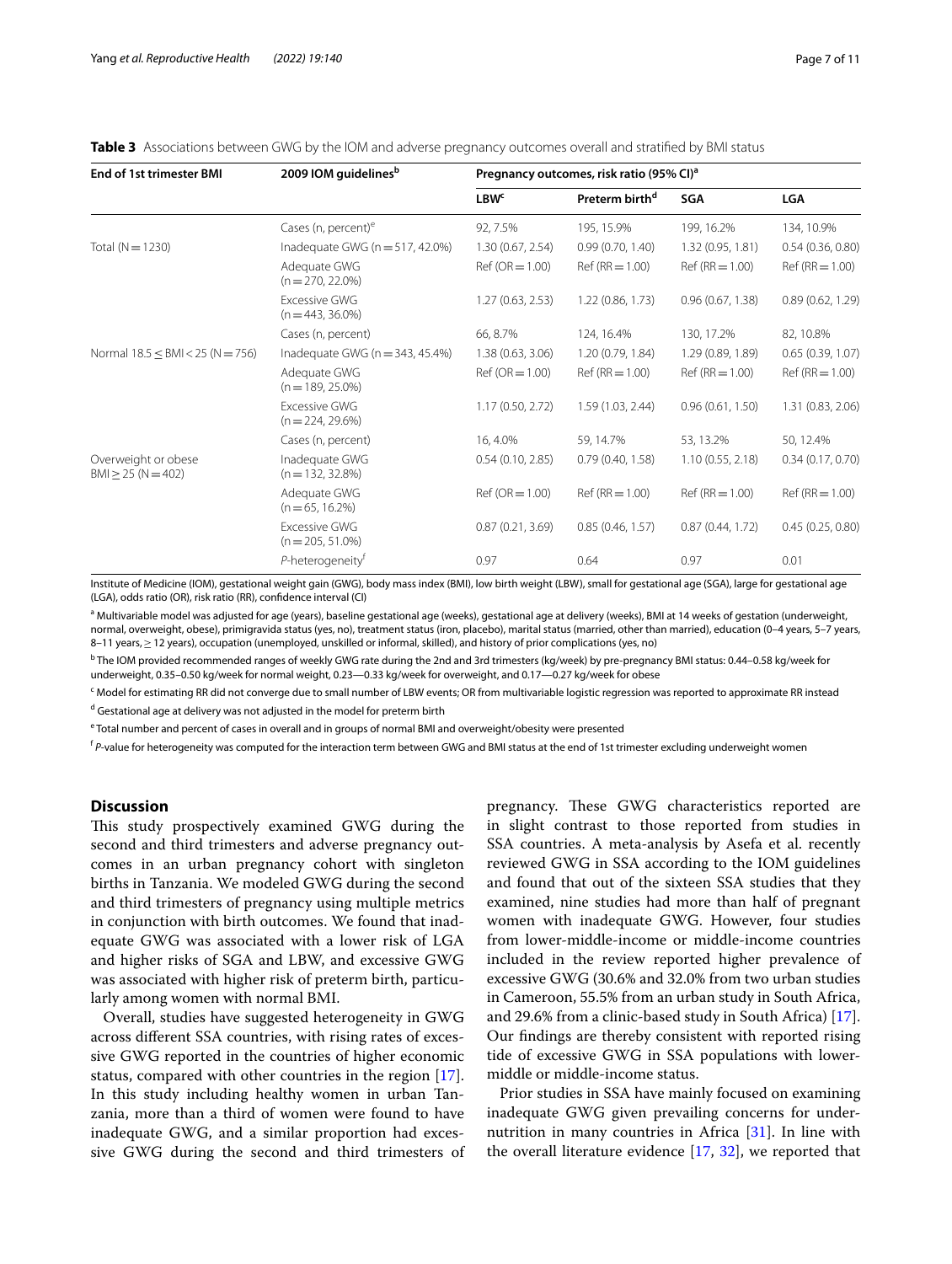inadequate GWG was associated with higher risks of SGA and LBW and lower risk of LGA among pregnant women in urban Tanzania. The meta-analysis on GWG and pregnancy outcomes in SSA noted earlier reported overall signifcant associations between lower GWG and higher risk of LBW [[17\]](#page-9-16). An association between inadequate GWG and lower risk of LGA observed in our study has also been supported in prospective studies of SSA [[32\]](#page-10-6) or other middle-income countries [\[33\]](#page-10-7). Finally, Johnson et al. prospectively examined GWG as defned by the INTERGROWTH-21st standards, and they reported that greater GWG was associated with lower risk of SGA  $(RR = 0.58, 95\% \text{ CI: } 0.46 - 0.72)$ , consistent with the association found in our study [[34\]](#page-10-8).

While excessive GWG has been linked with higher risk of LGA and lower risks of LBW and SGA in other populations [\[33,](#page-10-7) [35–](#page-10-9)[37\]](#page-10-10), the relationships between excessive GWG and these outcomes in SSA have not been adequately examined. Limited evidence from retrospective or small-scale studies have suggested lower rate of LBW among African women with greater GWG [\[38–](#page-10-11)[40\]](#page-10-12). A recent observational study including 170,428 pregnancies from Lebanon retrospectively examined the association between GWG and risks of SGA and LGA (percentage of SGA and LGA: 8.5 and 9.6%, respectively); the authors reported that excessive GWG was related to lower risk of SGA and higher risk of LGA across BMI categories [\[32](#page-10-6)]. In this study, we did not observe an association between excessive GWG and elevated risk of LGA or reduced risk of SGA or LBW among women in Tanzania. It was possible that the amount of GWG diference between excessive vs. adequate GWG groups in our study may not be sufficient enough to detect a significant difference in outcome risks. Further, with a smaller sample size compared to the Lebanon study, our study was likely underpowered. Future studies with a greater range of GWG are needed to further evaluate excessive GWG with pregnancy outcomes among African women and confrm these fndings.

For the outcome of preterm birth, while no diference in the risks was observed comparing inadequate and adequate GWG groups, a higher risk was seen in the group with excessive GWG, particularly among women with normal BMI in early pregnancy. So far, literature has presented evidence on both insufficient and excessive GWGs on higher risk of preterm birth (i.e., a U-shaped relationship)  $[41-44]$  $[41-44]$ . There were a few prospective or large-scale studies that examined GWG and preterm birth among African women. One study from Malawi  $(n=1287)$  did not fnd signifcant diference in risks of preterm birth across the three GWG groups [[45\]](#page-10-15). Another study among HIV-infected women in South Africa  $(n=471)$  reported higher GWG and increased risk of spontaneous preterm birth (OR=4.35, 95% CI: 1.55–12.21 for 1 kg/week increase of GWG)  $[46]$ . The earlier reported study in Lebanon also reported results supporting the U-shaped relationship between GWG and risk of preterm birth [\[32](#page-10-6)]. Furthermore, studies have demonstrated the association varied by pre-pregnancy BMI, with excessive GWG associated with a higher risk of preterm birth for women with greater BMI  $[42, 44]$  $[42, 44]$  $[42, 44]$  $[42, 44]$ . Therefore, different findings across diferent studies may likely be due to diferences in population characteristics, particularly pre-pregnancy BMI [[47\]](#page-10-18), diferent types of preterm births being examined (i.e., spontaneous vs. medically induced)  $[42]$  $[42]$  $[42]$ , and failure to fully account for the correlation between GWG and gestational age [\[28](#page-10-2)].

GWG has long been considered as a critical marker for various in-pregnancy nutritional and physiological conditions [\[37,](#page-10-10) [48\]](#page-10-19). For the mechanisms of GWG and outcomes related to infant weight or size (i.e., LBW, SGA, and LGA) and prematurity, maternal weight gain refects the health status of the mother and the growth of the fetus [[13](#page-9-12), [49\]](#page-10-20). Poor nutritional status, including macronutrient and micronutrient defciencies, reduced immune function, and underlying maternal infection, might lead to inadequate GWG and smaller fetus growth, thus increasing the risks of LBW [\[50](#page-10-21)] and SGA [[51\]](#page-10-22). Above factors and poor plasma volume expansion are also underlying causes for prematurity [[52\]](#page-10-23). On the other hand, overnutrition [\[53](#page-10-24)] or impaired glucose function of the mother [\[54\]](#page-10-25) can lead to excessive GWG, thus resulting in greater fetal growth and consequently higher risk of LGA. For the outcome of prematurity, excessive GWG may refect underlying infection leading to increased nutrient requirement, which, if unmet, could result in preterm delivery [\[48](#page-10-19)]. Furthermore, studies have proposed a link between excessive GWG and higher risk of preterm birth through mechanisms related to proinfammatory response [[41](#page-10-13)].

Compared to other countries, countries in SSA have long had poor rates of SGA, LBW, and prematurity, all of which have serious long-term health consequences [\[7](#page-9-6), [55\]](#page-10-26). Afected newborns face neonatal and future complications, including cognitive impairment, poor growth and stunting, and noncommunicable diseases [[31,](#page-10-5) [56](#page-10-27)]. On the other hand, given the rising trends in overweight and obesity, particularly among women in SSA countries experiencing transitions in economic status and dietary and nutrition transitions [\[20](#page-9-18), [21](#page-9-19)], rates of excessive GWG and obesity-related pregnancy outcomes are also expected to rise. Such pregnancy complications have consequences in future obesity-related and metabolic complications for both mother and the ofspring  $[4]$  $[4]$ . Therefore, clinical guidelines on maternal care should now evolve to start to monitor and emphasize both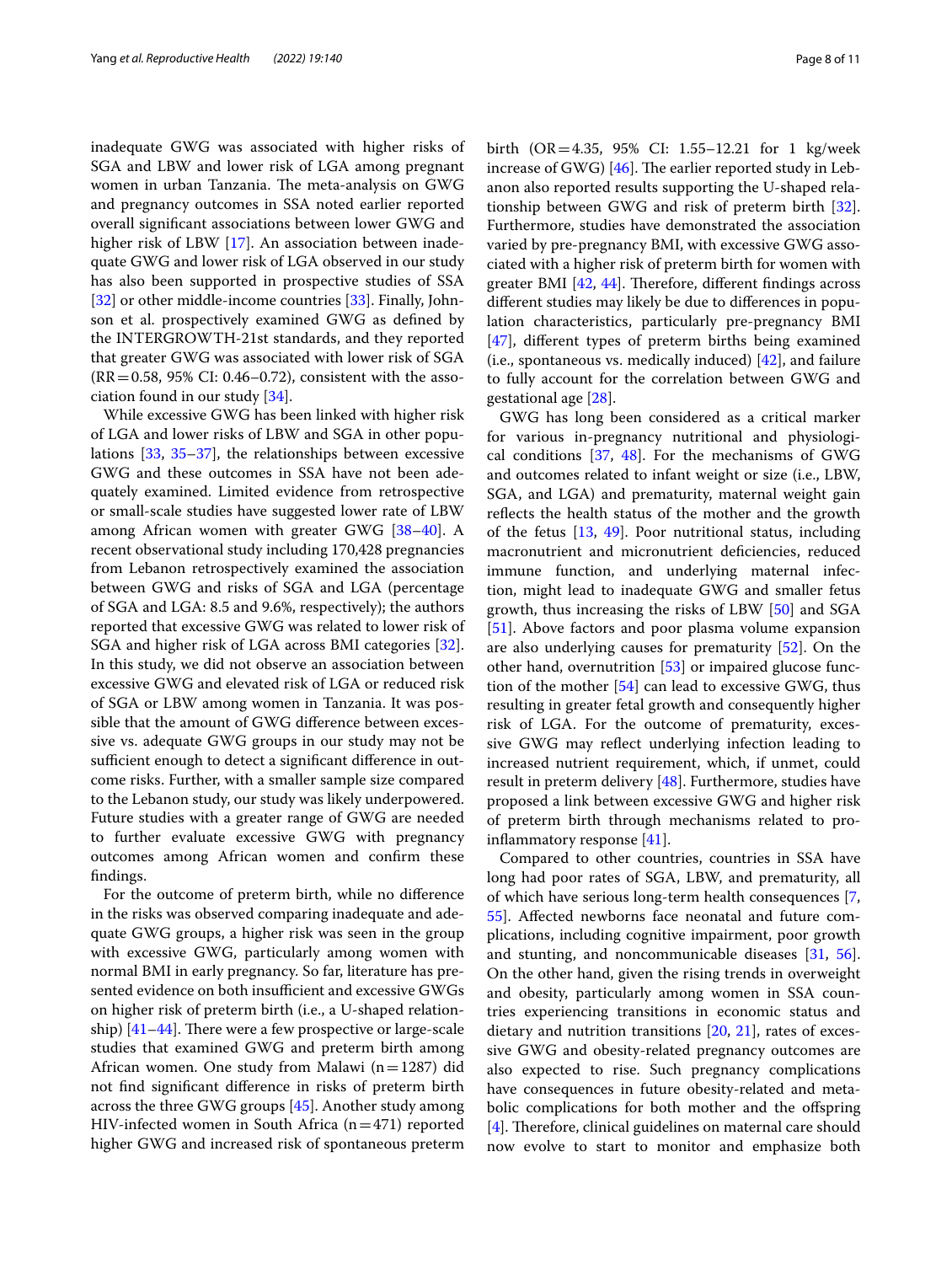inadequate and excessive GWGs in SSA countries experiencing these transitions, in efort to prevent short-term and long-term pregnancy complications. Additionally, tailoring nutrition guidelines for women based on their pregnancy BMI and focusing on both underweight and overweight in nutrition counselling for women may be benefcial. We also observed that women who had excessive GWG were more likely to be primigravida. Given the observed patterns of GWG difered by parity status (i.e., primigravida, secundigravidae), future well-powered studies are needed to examine the associations of GWG and adverse pregnancy outcomes by parity status and other maternal baseline characteristics; and to evaluate whether GWG recommendations may be adjusted according to key maternal characteristics. Lastly, given the important role of maternal diets on GWG and pregnancy outcomes and that there is likely heterogeneity in dietary patterns by region, future studies should characterize regional dietary patterns and examine GWG and pregnancy outcomes in conjunction with maternal dietary data.

Monitoring GWG is an important step for addressing inappropriate GWG and preventing its negative consequences [[12,](#page-9-11) [57\]](#page-10-28). However, current evidence suggests a general lack of longitudinal monitoring system of GWG in countries of SSA  $[18]$ . Therefore, local public health practitioners should identify efective and feasible strategies integrating GWG monitoring into routine antenatal care. Further, intervention trials are needed to evaluate factors associated with optimal GWG, such as diet and physical activity [\[58](#page-10-29)], and aim to develop feasible programs and provide clinically useful guidelines on GWG management for pregnant women in SSA.

This present study has several strengths, including using repeated measures on pregnancy weights, characterizing GWG by multiple metrics, prospectively examining the associations between GWG and pregnancy-related outcomes with detailed covariate adjustment. Of particular importance, while past observational studies often used baseline BMI varying across study subjects when examining the associations, we adjusted and stratifed the analyses by early-pregnancy BMI that was anchored at the same gestational age with the use of statistical models, leading to higher efficiency in covariate adjustment and better accuracy in stratifcation, compared to earlier SSA studies.

This study has some limitations. First, classification of appropriate GWG based on the IOM guidelines required the knowledge of pre-pregnancy BMI, which was not available in the study. Instead, we used BMI at the end of the frst trimester to characterize GWG, which may lead to exposure misclassifcation. However, because BMI at the end of the frst trimester was constructed as a categorical variable and the amount of GWG during the frst trimester is expected to be small, exposure misclassifcation should be minimal and non-diferential with respect to the outcomes. Secondly, since gestational age was estimated based on self-reported LMP, recall errors on the timing of LMP may lead to misclassifcation on any outcome that was defned based on gestational age. However, since LMP was assessed at the study baseline prior to the exposure assessment, outcome misclassifcation due to errors on LMP reporting would be nondiferential with respect to the exposure, thus diluting the associations. Finally, although our study was relatively large compared to other GWG studies in SSA, our stratifed analyses were underpowered. Since the associations between GWG and pregnancy outcomes difer by pre-pregnancy BMI status, and women with lower prepregnancy BMI are at particularly higher risk for many pregnancy outcomes [[34](#page-10-8), [35](#page-10-9)], future studies are needed to examine the association between GWG and pregnancy-related outcomes among underweight women in SSA. Findings from the present study may be generalized to urban African women with overall good health status. Studies among diverse African populations and by regional status (i.e., urban, rural) are needed to confrm our fndings.

# **Conclusions**

Both inadequate and excessive GWG were associated with higher risks of adverse pregnancy outcomes in African women. Clinical guidelines on GWG should be developed in prevention of both inadequate and excessive GWG, particularly in SSA countries with rising trends of obesity. Intervention trials are warranted to explore efective strategies on GWG management and assess their impacts on preventing adverse pregnancy outcomes among African women.

#### **Abbreviations**

BMI: Body mass index; CI: Confdence interval; GWG: Gestational weight gain; IOM: Institute of Medicine; LBW: Low birth weight; LGA: Large for gestational age; LMP: Last menstrual period; OR: Odds ratio; SSA: Sub-Saharan Africa; SGA: Small for gestational age; RR: Risk ratio.

#### **Supplementary Information**

The online version contains supplementary material available at [https://doi.](https://doi.org/10.1186/s12978-022-01441-7) [org/10.1186/s12978-022-01441-7](https://doi.org/10.1186/s12978-022-01441-7).

<span id="page-8-0"></span>**Additional fle 1: Table S1.** Associations between GWG by percentage adequacy 834 and adverse pregnancy outcomes. **Table S2.** Associations between GWG by z-score and adverse pregnancy outcomes among 854 women with normal BMI at 855 the end of the frst trimester.

#### **Acknowledgements**

The authors would like to thank the study participants and the feld teams, including study coordinators, doctors, nurses, midwives, supervisors, and the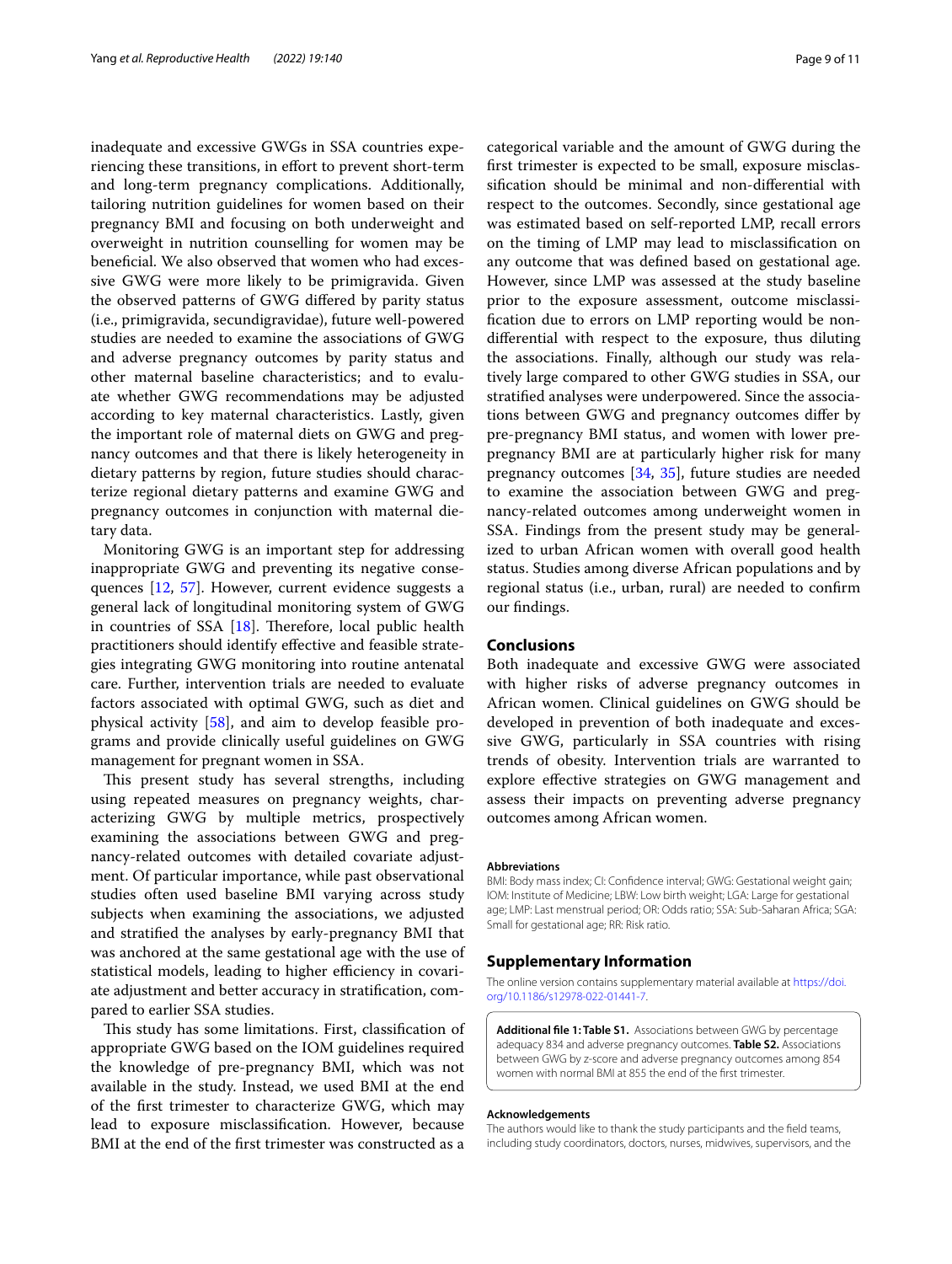laboratory, administrative, and data staff at Muhimbili University of Health and Allied Sciences and the clinic sites for their contributions to the study.

#### **Author contributions**

JY, WWF, DKT, JWR, MW designed analysis plan. JY conducted statistical analysis and drafted the first version of the manuscript. MW supervised statistical analysis. WWF was the principal investigator of the original trial study. All authors (JY, MW, DKT, JWR, AMD, AIA, ABP, IM, and WWF) contributed to the interpretation of the results and critical revision of the manuscript for important intellectual content. All authors read and approved the fnal manuscript.

#### **Funding**

The original trial study was supported by a grant from the National Institute of Child Health and Human Development (NICHD U01 HD061232). JY is supported through the doctoral program in Population Health Sciences at Harvard University. The NIH did not have any role in the design of the study, data collection, data analysis, data interpretation, or writing of this report.

#### **Availability of data and materials**

The datasets generated and/or analyzed during the current study are not publicly available due to regulatory obligations of the collaborating institutions but may be available from the corresponding author on reasonable request.

### **Declarations**

#### **Ethics approval and consent to participate**

The Harvard School of Public Health Human Subjects Committee, the Muhimbili University of Health and Allied Sciences Research and Publications Committee, and Tanzania's National Institute for Medical Research granted institutional review board approval. Written informed consent was obtained from all women for their participation in the study.

#### **Consent for publication**

Not applicable.

#### **Competing interests**

The authors declare that they have no competing interests.

#### **Author details**

<sup>1</sup> Department of Epidemiology, Harvard T. H. Chan School of Public Health, 677 Huntington Ave, Boston, MA 02115, USA. <sup>2</sup>Global Center for Asian Women's Health, Yong Loo Lin School of Medicine, National University of Singapore, Singapore, Singapore. <sup>3</sup> Department of Obstetrics and Gynaecology, Yong Loo Lin School of Medicine, National University of Singapore, Singapore, Singapore. Department of Biostatistics, Harvard T. H. Chan School of Public Health, 677 Huntington Ave, Boston, MA 02115, USA.<sup>5</sup> Department of Nutrition, Harvard T. H. Chan School of Public Health, 677 Huntington Ave, Boston, MA 02115, USA. <sup>6</sup> Division of Preventive Medicine, Department of Medicine, Brigham and Women's Hospital, 900 Commonwealth Avenue, Boston, MA 02115, USA.<sup>7</sup> Channing Division of Network Medicine, Division of Women's Health, Department of Medicine, Brigham and Women's Hospital and Harvard Medical School, 900 Commonwealth Avenue, Boston, MA 02115, USA. <sup>8</sup>Department of Global Health and Population, Harvard T.H. Chan School of Public Health, 677 Huntington Ave, Boston, MA 02115, USA. <sup>9</sup> Department of Obstetrics and Gynecology, School of Medicine, Muhimbili University of Health and Allied Sciences, P. O. Box 65117, Dar es Salaam, Tanzania.

# Received: 25 May 2021 Accepted: 18 May 2022 Published online: 16 June 2022

#### **References**

- <span id="page-9-0"></span>1. Kvalvik LG, Wilcox AJ, Skjærven R, Østbye T, Harmon QE. Term complications and subsequent risk of preterm birth: registry based study. BMJ. 2020;369: m1007.
- <span id="page-9-1"></span>2. Widen EM, Whyatt RM, Hoepner LA, Ramirez-Carvey J, Oberfeld SE, Hassoun A, Perera FP, Gallagher D, Rundle AG. Excessive gestational weight gain is associated with long-term body fat and weight retention at 7 y postpartum in African American and Dominican mothers with

underweight, normal, and overweight prepregnancy BMI. Am J Clin Nutr. 2015;102:1460–7.

- <span id="page-9-2"></span>3. Rana S, Lemoine E, Granger JP, Karumanchi SA. Preeclampsia: pathophysiology, challenges, and perspectives. Circ Res. 2019;124:1094–112.
- <span id="page-9-3"></span>4. Rich-Edwards JW, Fraser A, Lawlor DA, Catov JM. Pregnancy characteristics and women's future cardiovascular health: an underused opportunity to improve women's health? Epidemiol Rev. 2014;36:57–70.
- <span id="page-9-4"></span>5. Neiger R. Long-term effects of pregnancy complications on maternal health: a review. J Clin Med. 2017;6:76.
- <span id="page-9-5"></span>6. Hug L, Alexander M, You D, Alkema L. for Child UI-aG: National, regional, and global levels and trends in neonatal mortality between 1990 and 2017, with scenario-based projections to 2030: a systematic analysis. Lancet Glob Health. 2019;7:e710–20.
- <span id="page-9-6"></span>7. Katz J, Lee AC, Kozuki N, Lawn JE, Cousens S, Blencowe H, Ezzati M, Bhutta ZA, Marchant T, Willey BA, et al. Mortality risk in preterm and small-forgestational-age infants in low-income and middle-income countries: a pooled country analysis. Lancet. 2013;382:417–25.
- <span id="page-9-7"></span>8. Karachaliou M, Georgiou V, Roumeliotaki T, Chalkiadaki G, Daraki V, Koinaki S, Dermitzaki E, Sarri K, Vassilaki M, Kogevinas M, et al. Association of trimester-specific gestational weight gain with fetal growth, offspring obesity, and cardiometabolic traits in early childhood. Am J Obstet Gynecol. 2015;212(502):e501-514.
- <span id="page-9-8"></span>9. Blencowe H, Krasevec J, de Onis M, Black RE, An X, Stevens GA, Borghi E, Hayashi C, Estevez D, Cegolon L. National, regional, and worldwide estimates of low birthweight in 2015, with trends from 2000: a systematic analysis. Lancet Glob Health. 2019;7:e849–60.
- <span id="page-9-9"></span>10. Organization WH: UNICEF-WHO low birthweight estimates: levels and trends 2000–2015. World Health Organization; 2019.
- <span id="page-9-10"></span>11. Louise J, Deussen AR, Dodd JM: Gestational Weight Gain-Re-Examining the Current Paradigm. Nutrients. 2020; 12.
- <span id="page-9-11"></span>12. Kominiarek MA, Peaceman AM. Gestational weight gain. Am J Obstet Gynecol. 2017;217:642–51.
- <span id="page-9-12"></span>13. Weight Gain During Pregnancy: Reexamining the Guidelines. Institute of Medicine (US) and National Research Council (US) and Committee to Reexamine IOM Pregnancy Weight Guidelines. IOM; 2009.
- <span id="page-9-13"></span>14. Gaillard R, Steegers EA, Franco OH, Hofman A, Jaddoe VW. Maternal weight gain in diferent periods of pregnancy and childhood cardiometabolic outcomes. The Generation R Study. Int J Obes (Lond). 2015;39:677–85.
- <span id="page-9-14"></span>15. Durie DE, Thornburg LL, Glantz JC. Efect of second-trimester and thirdtrimester rate of gestational weight gain on maternal and neonatal outcomes. Obstet Gynecol. 2011;118:569–75.
- <span id="page-9-15"></span>16. Zhou Y, Li H, Zhang Y, Zhang L, Liu J, Liu J. Rate of gestational weight gain and adverse pregnancy outcomes in rural nulliparous women: a prospective cohort analysis from China. Br J Nutr. 2019;122:352–9.
- <span id="page-9-16"></span>17. Asefa F, Cummins A, Dessie Y, Hayen A, Foureur M. Gestational weight gain and its efect on birth outcomes in sub-Saharan Africa: systematic review and meta-analysis. PLoS ONE. 2020;15: e0231889.
- <span id="page-9-24"></span>18. Wang D, Wang M, Darling AM, Perumal N, Liu E, Danaei G, Fawzi WW. Gestational weight gain in low-income and middle-income countries: a modelling analysis using nationally representative data. BMJ Glob Health. 2020.<https://doi.org/10.1136/bmjgh-2020-003423>.
- <span id="page-9-17"></span>19. Cofey D. Prepregnancy body mass and weight gain during pregnancy in India and sub-Saharan Africa. Proc Natl Acad Sci U S A. 2015;112:3302–7.
- <span id="page-9-18"></span>20. Steyn NP, McHiza ZJ. Obesity and the nutrition transition in Sub-Saharan Africa. Ann N Y Acad Sci. 2014;1311:88–101.
- <span id="page-9-19"></span>21. Abrahams Z, McHiza Z, Steyn NP. Diet and mortality rates in Sub-Saharan Africa: stages in the nutrition transition. BMC Public Health. 2011;11:801.
- <span id="page-9-20"></span>22. Symington EA, Baumgartner J, Malan L, Zandberg L, Ricci C, Smuts CM. Nutrition during pregnancy and early development (NuPED) in urban South Africa: a study protocol for a prospective cohort. BMC Pregnancy Childbirth. 2018;18:1–12.
- <span id="page-9-21"></span>23. Wrottesley SV, Pisa PT, Norris SA. The influence of maternal dietary patterns on body mass index and gestational weight gain in urban black South African women. Nutrients. 2017;9:732.
- <span id="page-9-22"></span>24. Etheredge AJ, Premji Z, Gunaratna NS, Abioye AI, Aboud S, Duggan C, Mongi R, Meloney L, Spiegelman D, Roberts D, et al. Iron supplementation in iron-replete and nonanemic pregnant women in Tanzania: a randomized clinical trial. JAMA Pediatr. 2015;169:947–55.
- <span id="page-9-23"></span>25. Yang J, Wang D, Darling AM, Liu E, Perumal N, Fawzi WW, Wang M. Methodological approaches to imputing early-pregnancy weight based on